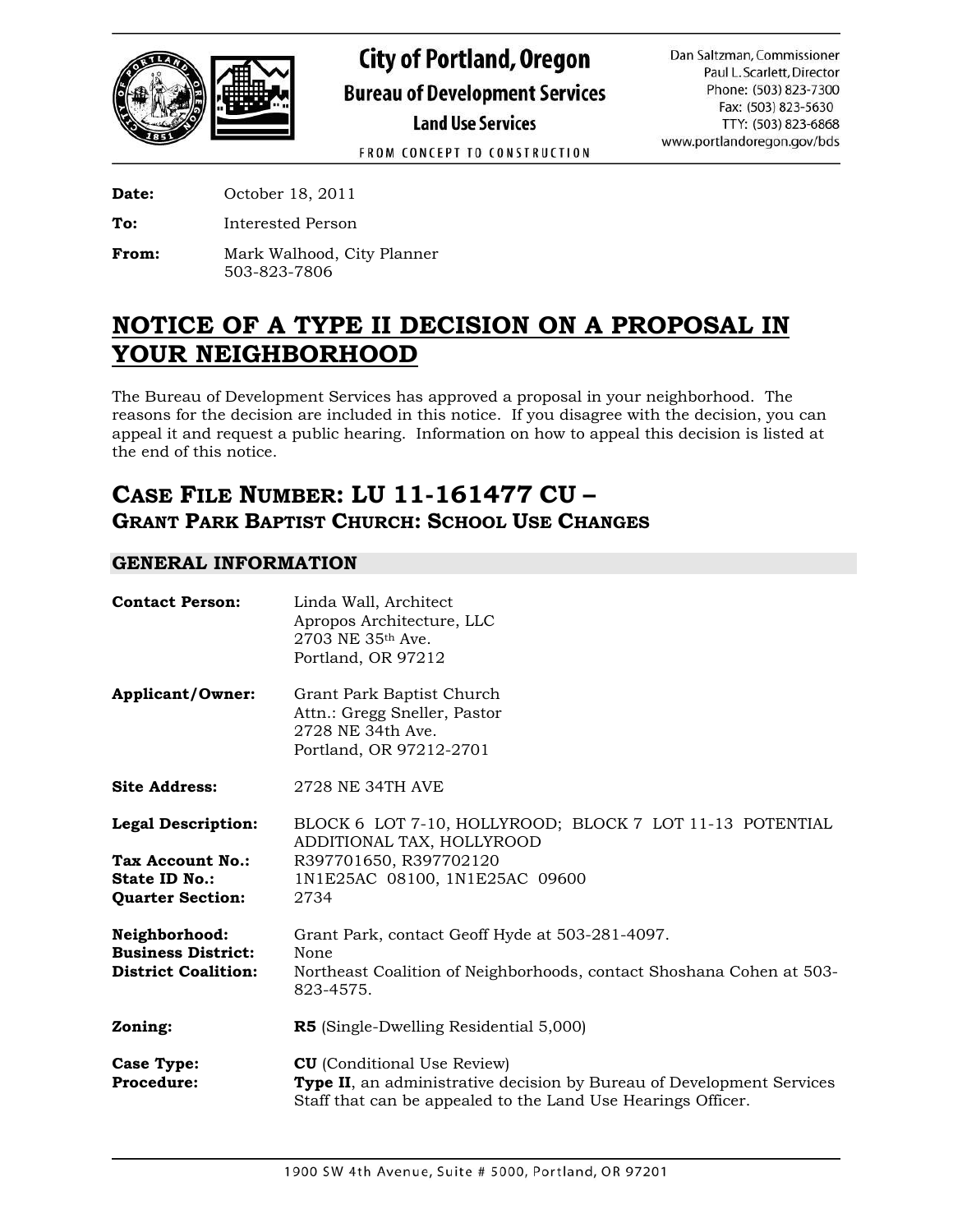**Proposal:** The Grant Park Baptist Church seeks to modify the frequency and operations of several educational and community-oriented uses at the site. The property includes a two-story educational annex building attached to the south side of the church which has been used for various educational activities over the years. In 2006, a conditional use approval was granted allowing limited activities of the Hollyrood Elementary School in the education annex, as well as the Portland International Community School (PICS) high school program to operate at the site with a maximum of 60 students by the 2009-2010 academic year. In the 2006 review, several additional uses were identified as less frequent users at the site, several of which have now been discontinued.

Based on changes since the 2006 conditional use approval, several prior uses will no longer occur at the site. These include the PICS high school program, weekday YMCA after-school care, Youth for Christ meetings (2x/week), Girl Scouts (2x/month), a Home School English Composition program  $(1x/week)$ , a Mom's Club  $(1x/month)$ , summer art classes  $(4 \text{ days/year})$ , summer pre-school (weekdays for 12 weeks), summer YMCA kids daycare (weekdays for 12 weeks/year), and the Hollyrood School gym (academic year weekdays weather depending) and assembly (6 events per academic year). Uses that will continue on at the site include Neighborhood Association Board Meetings and Open Meetings (quarterly), Church Board Meetings (quarterly), the Lee Owen Stone Pre-School (academic year weekdays), and the various church services (Presbyterian, Baptist and Burmese Congregations share this building).

The proposed new uses include the Portland Experiential Education program for K-6 students, requesting a capacity of 60 students and 10 staff people year-round. School hours would be daytime only, with staggered start and stop times, from 6:30 a.m. to 6:00 p.m., including beforeand after-school care. Up to half the enrollment of 60 students will occupy the facility only for half-day programs, being picked up mid-day. In addition, the Life Change Community program is proposed for one evening/Saturday meeting each week year-round.

Because the site is located in a residential zone, both the church and school uses are regulated as conditional uses in the Portland Zoning Code. In this instance, the applicant is proposing to add a full K-6 program at the site, while at the same time a high school program for an equal number of students will be discontinued. Although gym and assembly functions of Hollyrood Elementary School were located at the site in the past, these do not constitute a full school program. In order to approve the establishment of a K-6 school at the site where a high school was formerly located, a Type II conditional use review is required (33.281.030.B). No changes are proposed to the exterior of the church and education annex buildings or grounds with this proposal.

**RELEVANT APPROVAL CRITERIA:** In order to be approved, this proposal must comply with the approval criteria of Title 33. The relevant criteria are **33.815.105 –** (Conditional Use approval criteria for) **Institutional and Other Uses in R Zones**.

#### **ANALYSIS**

**Site and Vicinity:** The site includes two lots with a total land area of 35,000 square feet. The lots are located along both sides of the frontage on NE 34th Avenue, on the north side of the intersection with NE Knott Street. The lot on the west side of the street is developed with a parking lot that provides 37 spaces for the site's uses. The primary structures are located on the lot on the east side of the street and include a church on the northern portion of the lot and an education annex on the southern portion of the lot. The lot with the church and education building abut single-dwelling residential uses on the north and east. The parking lot abuts a single-dwelling residential lot on the north and a commercial use on the west. Commercial uses are clustered at the intersection of  $NE$  33<sup>rd</sup> Avenue and NE Knott Street. The remainder of the area around the site is mainly developed with single-dwelling structures. Grant Park is located one block south of the site. In addition to the public park, this Open Space-zoned area includes the campus for Grant High School. Hollyrood Elementary School occupies an R5-zoned lot abutting the northeast corner of Grant Park.

**Zoning:** The site is zoned R5, Single-Dwelling Residential 5,000. This zone is intended to accommodate single-dwelling development, with an average of one unit per 5,000 square feet of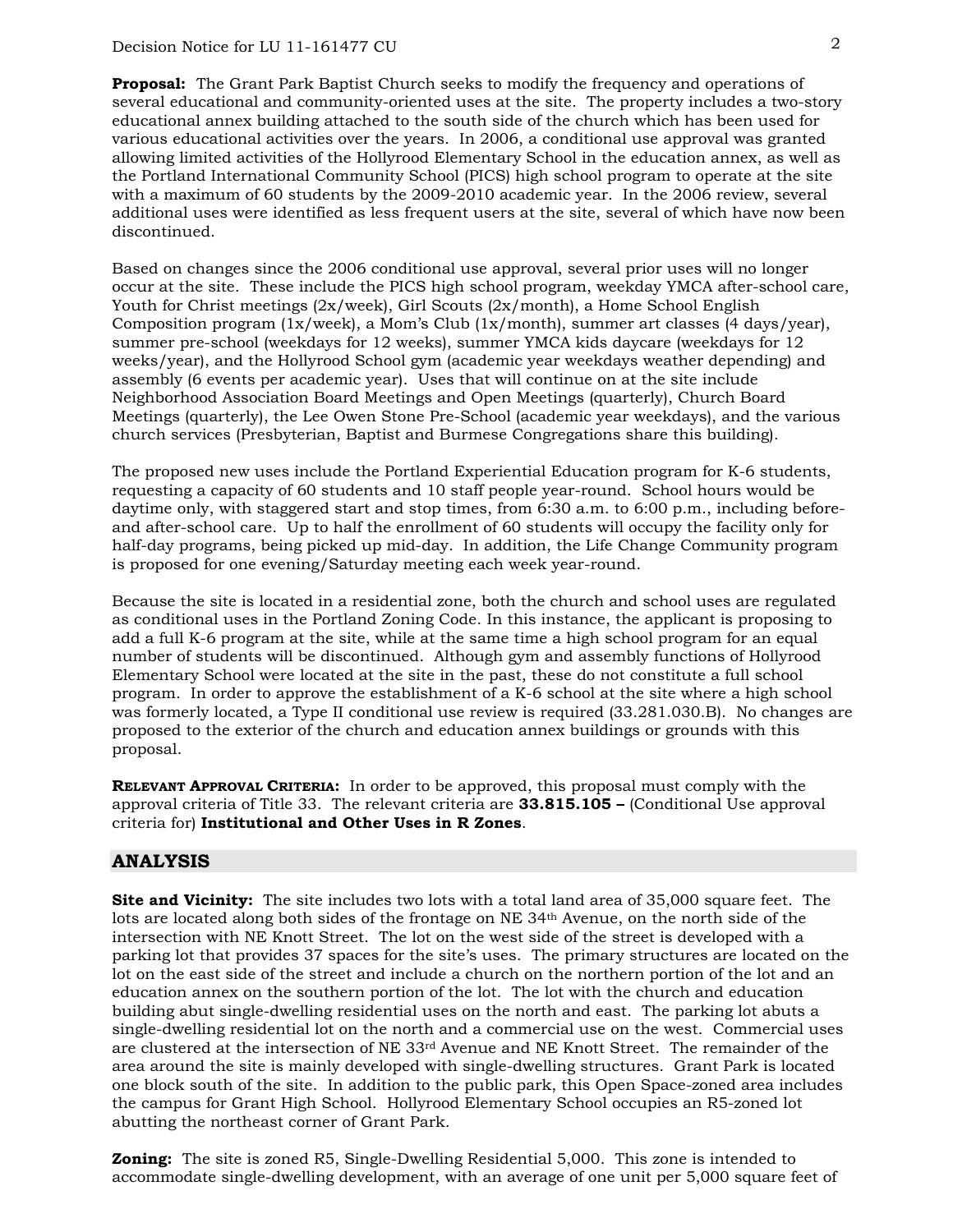site area. Institutional uses are allowed when approved as Conditional Uses. Institutional uses include schools and religious institutions, which require review to ensure that their activities do not create any significant negative impacts on the surrounding residential area.

**Land Use History:** City records indicate three prior land use reviews at the site:

- **PC 6384 C (90-021899)** 1960 approval of a Conditional Use to add a spire to the existing church building.
- **CU 44-63 (63-001875)** 1963 approval of a Conditional Use Review to construct a church educational building and expand the parking lot.
- **LU 06-155751 CU**  2006 approval, with conditions, to allow activities of the Hollyrood Elementary School and the location of the Portland International Community high school program at the site.

**Agency Review:** A "Notice of Proposal in Your Neighborhood" was mailed **August 19, 2011**. The following Bureaus have responded:

The *Bureau of Environmental Services* (BES) has reviewed the proposal and responded with informational comments, but no objections or requested conditions of approval regarding this Conditional Use review. There is a combination sewer line in NE 34th Avenue that currently serves the site. During future building permit reviews, the applicant must provide a site utility plan documenting how stormwater management conforms to the Stormwater Management Manual. There appears to be no apparent trigger for stormwater-related issues with this application, since exterior alterations to existing buildings or the parking are not proposed. Exhibit E.1 contains staff contact and additional information.

 The *Water Bureau* has reviewed the proposal and provided informational comments, but no objections or concerns regarding this Conditional Use review. A metered water service connection provides water to the site from a water main in NE 34th Avenue. Exhibit E.2 contains staff contact and additional information.

The *Fire Bureau* has reviewed the proposal and provided informational comments, but no objections to approval of the requested Conditional Use review. The Fire Bureau will review the separate building permit for occupancy for relevant Fire Code requirements. Fire Code requirements must either be met, or alternative methods approved through a Fire Code Appeal. Exhibit E.3 contains staff contact and additional information.

The *Bureau of Police* has had Richard Kepler, Strategic Services Division, review this Conditional Use request. Additionally, North Precinct Commander Michael Leloff and School Police Seargent George Weatheroy has reviewed the proposal. It was determined that the Portland Police Bureau is capable of serving the proposed use at this time. Exhibit E.4 contains staff contact and additional information.

The *Life Safety Section of the Bureau of Development Services* has provided informational comments regarding permit requirements, but no objections or concerns regarding this Conditional Use application. A building permit is required to change the use of a building to a different occupancy classification, and the building must be made to comply with building code requirements for the proposed new use or occupancy. It is recommended that the applicant contact Ben Howell for more information. Exhibit E.5 contains staff contact and additional information.

The *Development Review Division of Portland Transportation* has reviewed the proposal and, based on the applicant's submitted traffic control plan and other transportation-related submittals, has no objections to the requested Conditional Use review. Specific findings within this response from Portland Transportation are included in the findings later in this report. Exhibit E.6 contains staff contact and additional information.

The following two Bureaus responded with no objections or specific comments:

- The *Site Development Section of the Bureau of Development Services*; and
- The *Urban Forestry Division of Portland Parks and Recreation*.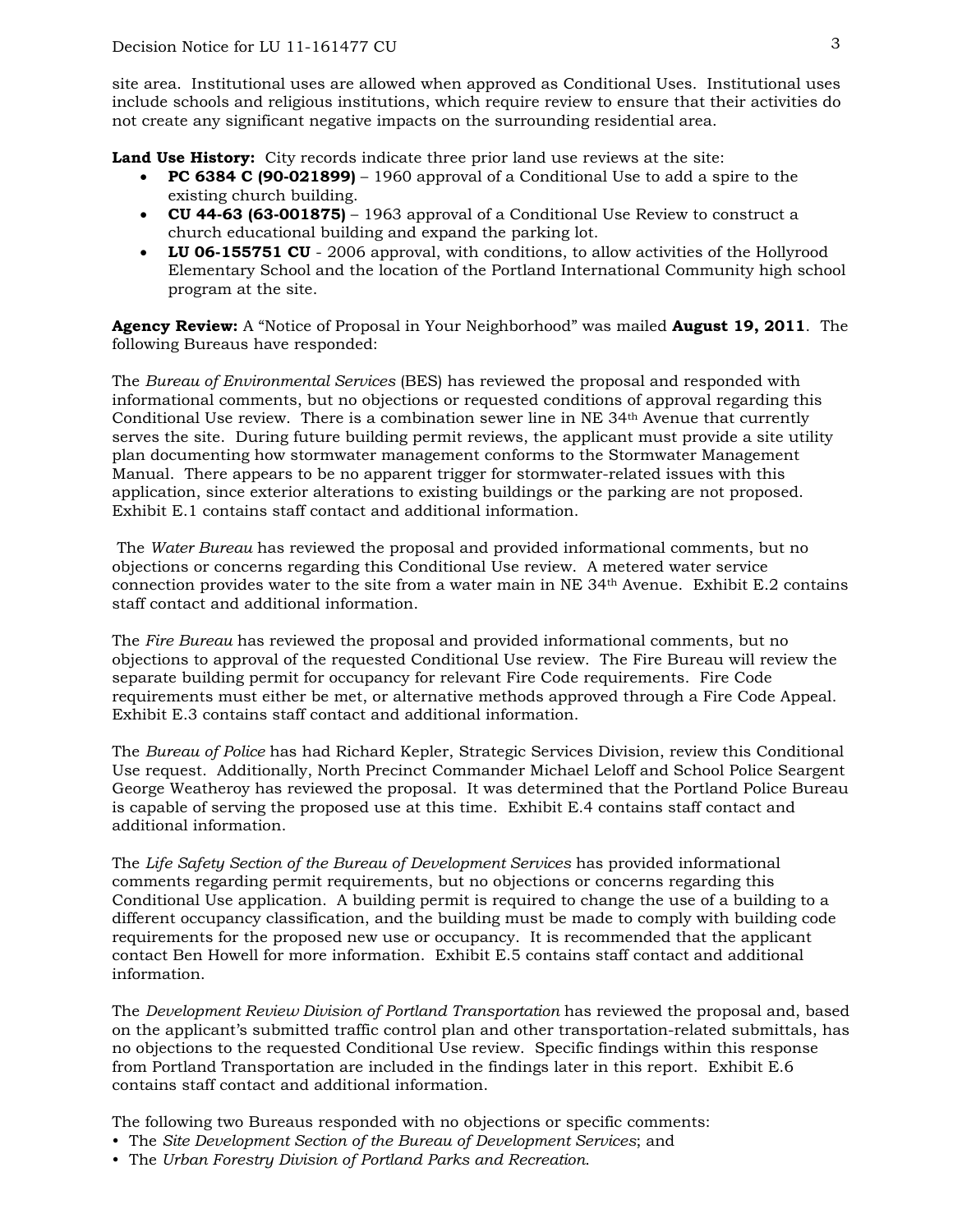**Neighborhood Review:** A Notice of Proposal in Your Neighborhood was mailed on August 19, 2011. No written responses have been received from either the Neighborhood Association or notified property owners in response to the proposal.

## **ZONING CODE APPROVAL CRITERIA**

#### **33.815.010 Purpose of Conditional Use Reviews**

Certain uses are conditional uses instead of being allowed outright, although they may have beneficial effects and serve important public interests. They are subject to the conditional use regulations because they may, but do not necessarily, have significant adverse effects on the environment, overburden public services, change the desired character of an area, or create major nuisances. A review of these uses is necessary due to the potential individual or cumulative impacts they may have on the surrounding area or neighborhood. The conditional use review provides an opportunity to allow the use when there are minimal impacts, to allow the use but impose mitigation measures to address identified concerns, or to deny the use if the concerns cannot be resolved.

#### **33.815.105 Institutional and Other Uses in R Zones**

These approval criteria apply to all conditional uses in R zones except those specifically listed in sections below. The approval criteria allow institutions and other non-Household Living uses in a residential zone that maintain or do not significantly conflict with the appearance and function of residential areas. The approval criteria are:

- **A. Proportion of Household Living uses.** The overall residential appearance and function of the area will not be significantly lessened due to the increased proportion of uses not in the Household Living category in the residential area. Consideration includes the proposal by itself and in combination with other uses in the area not in the Household Living category and is specifically based on:
	- 1. The number, size, and location of other uses not in the Household Living category in the residential area; and

**Findings:** The residential area includes residentially-zoned properties within several blocks of the site, extending north to NE Morris St., south to NE Brazee St., west to NE 32<sup>nd</sup> Ave. and east to NE 37<sup>th</sup> Ave. There are commercially-zoned properties on both sides of NE 33rd Avenue, north of the intersection with NE Knott Street. The western edge of the church's parking lot abuts one of these commercially zoned sites. A large Open Space site (Grant Park/Grant High School) is located in the southeast quadrant of this area. The remainder of the area is zoned R5, Single-Dwelling Residential 5,000. The only other non-household living use in this area besides Grant High School is the Hollyrood Elementary School, which is located at 3560 NE Hollyrood Ct., abutting the Grant Park/Grant High School site. The site is an existing institutional use with accessory school uses, and the new school use at the site is replacing a previous use with the same number of students as the former school use. The size of the site and the location of the school uses on the site is not changing with this proposal. Therefore, the number, size and location of non-household uses will not significantly lessen the overall residential appearance and function of the area. This criterion is met.

2. The intensity and scale of the proposed use and of existing Household Living uses and other uses.

**Findings:** The proposal introduces additional uses on the site of an existing religious institution, and several previously-approved uses at the site will no longer occur. Elementary school children have been using the site for school activities for several years, and a high school program has operated at the site under conditional use approval for the past four years. Based on changes since the most recent (2006) approval for school and community uses at the site, the following uses will no longer occur at the site: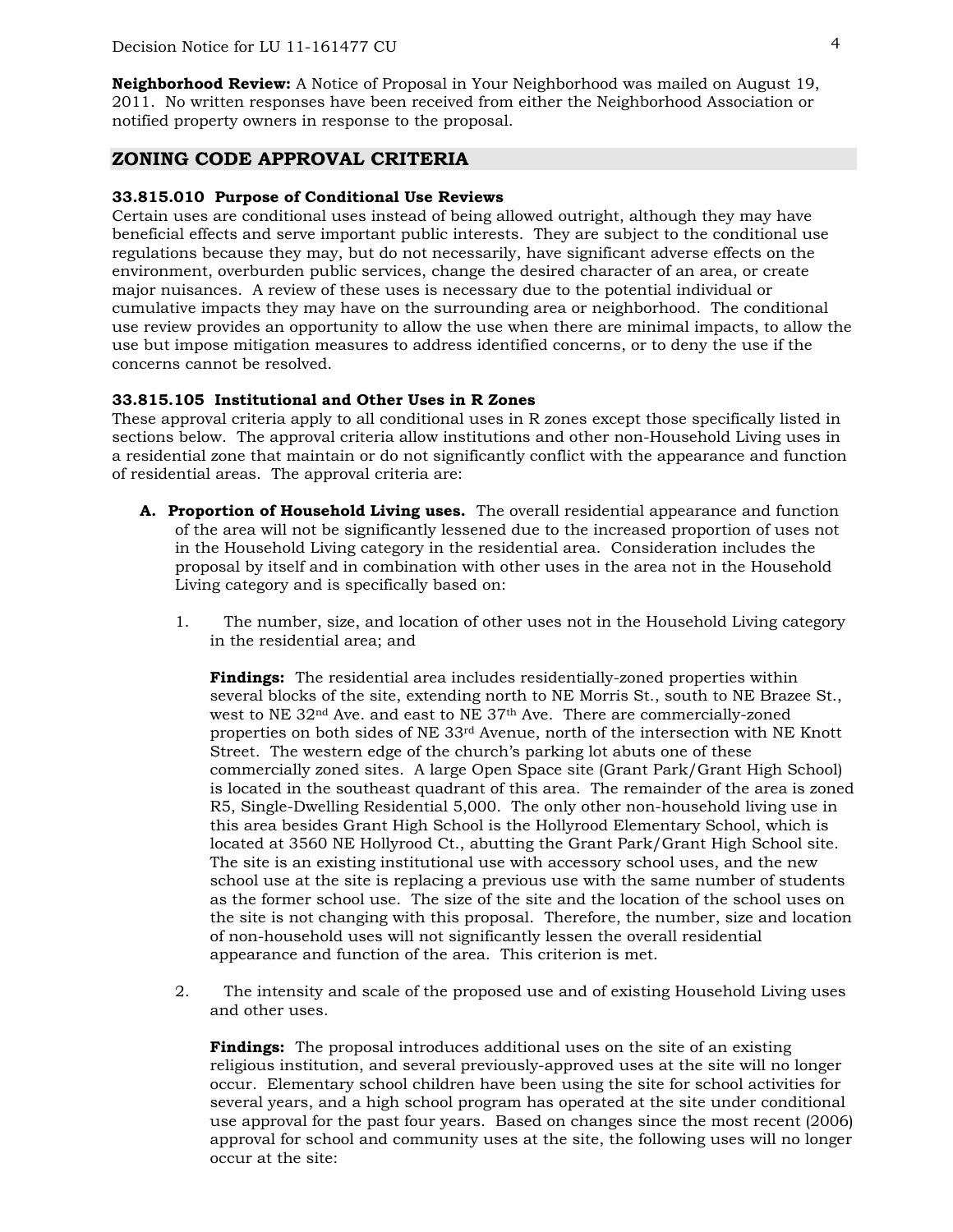- The Portland International High School program (60 students, 8 staff, weekdays);
- The YMCA after-school care program (30 students, 3 staff, weekdays);
- Youth for Christ meetings (2 staff, weekdays);
- Girl Scout meetings (10 children, 2 parents, once monthly after school);
- A Home School English Composition program for high school students (23 students, 2 staff, once weekly);
- A Mom's Club (12 parents, one evening per month);
- Hollyrood Elementary summer art classes (12 students, one teacher, 4 days annually);
- A summer pre-K school program (15 students, 4 staff, weekdays);
- A summer YMCA kids daycare program (40 students, 1 staffer, weekdays for 12 weeks per year); and
- Hollyrood Elementary gym/assembly (200 students and parents, 8 staff, once monthly) and physical education activities (30 students, 2 staff, occasional weekdays).

Uses that will continue on at the site include the following:

- Neighborhood association board meetings and open meetings (40 members, 12 board members, once quarterly);
- Church board meetings (12 board members, 1 evening per month);
- The Lee Owen Stone Preschool (15 students, 4 staff, weekdays); and
- Various existing church services (Presybterian, Baptist and Burmese Congregations share this building).

New uses at the site include the following:

- The Portland Experiental Education K-6 program (60 students, 10 staff people, year-round); and
- The Life Change Community meetings (24 participants, evenings/Saturdays).

The new K-6 program would be daytime only, with staggered start and stop times, from 6:30 a.m. to 6:00 p.m., including before- and after-school care. Up to half the enrollment of 60 students will occupy the facility only for half-day programs, being picked up mid-day. The Life Change Community meetings occur one evening per week, year round.

Using the Grant Park Baptist Church facilities offers a model for integrating a religious institution into the neighborhood and community that it serves. The partnerships with various community groups and educational entities allow existing facilities to be more fully utilized and support programs that are for the general health and benefit of the larger community.

Due to the relatively small scale of the proposed educational activities now proposed for the site, and because of the significantly reduced overall intensity and scale of non-residential uses occurring at the site, there are few if any potential negative impacts on the surrounding residential area. With a maximum enrollment of students no greater than the previous high school use at the site, the new K-6 program will have minimal impacts. Therefore, the residential appearance and function of the area will not be significantly lessened by the intensity and scale of the proposed uses, together with the existing household living uses and other uses in the area. This criterion is met.

#### **B. Physical compatibility.**

1. The proposal will preserve any City-designated scenic resources; and

**Findings:** City-designated scenic resources are protected with an 's' of Scenic Resource Overlay Zone. There are no city-designated scenic resources at the site or adjacent to the site. Therefore, this criterion does not apply.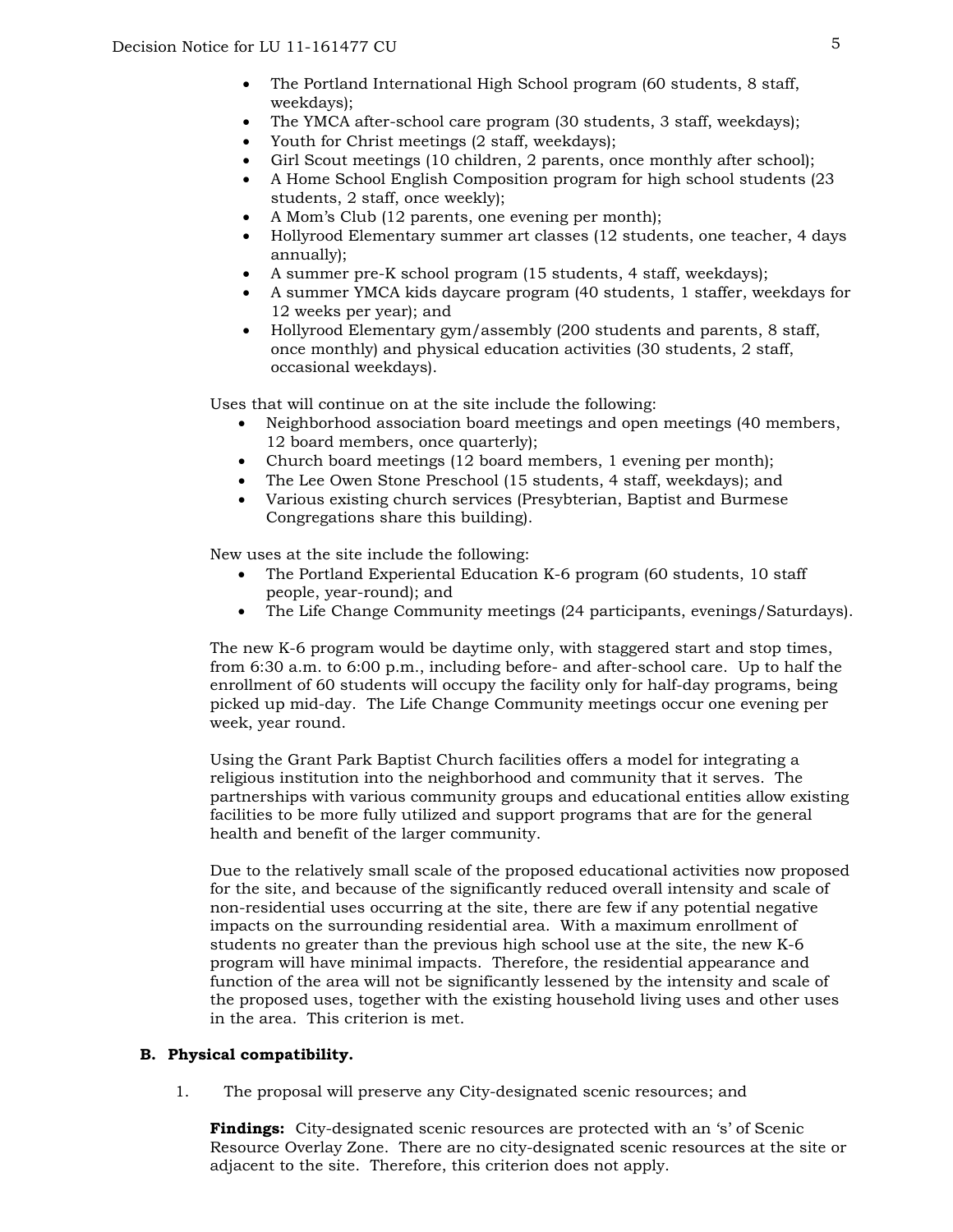- 2. The proposal will be compatible with adjacent residential developments based on characteristics such as the site size, building scale and style, setbacks, and landscaping; or
- 3. The proposal will mitigate differences in appearance or scale through such means as setbacks, screening, landscaping, and other design features.

**Findings:** This proposal does not include any new development, nor does it include any physical exterior alterations to the church building, education annex, or parking lot. The above two criteria do not apply.

- **C. Livability.** The proposal will not have significant adverse impacts on the livability of nearby residential zoned lands due to:
	- 1. Noise, glare from lights, late-night operations, odors, and litter; and
	- 2. Privacy and safety issues.

**Findings:** No late-night operations are being proposed at the site. School hours are daytime only, year-round, with staggered start and stop times, from 6:30 a.m. to 6:00 p.m., including before- and after-school care. Approximately half the K-6 students at the site will occupy the facility only for half-day programs, being picked up mid-day. Little traffic is proposed, and no new exterior lighting is proposed, so glare from lights will not be an issue. The proposed K-6 school and Life Change Community evening meetings will have no impacts related to odor, litter, privacy or safety, as students will always be accompanied by parents or teachers, and the evening meeting events will receive the same careful monitoring and grounds maintenance that has occurred at the site in the past. No privacy or safety issues are expected with the K-6 program or evening meetings, and none have been raised by the neighbors or neighborhood association in relationship to this application. The church administration has an ongoing relationship with the surrounding community and neighborhood association, ensuring a direct conduit for addressing such concerns in the unlikely event they arise in the future. Therefore, the above two criteria are met.

#### **D. Public services.**

1. The proposed use is in conformance with the street designations of the Transportation Element of the Comprehensive Plan;

**Findings:** Northeast Knott is classified as a Community Transit Street, City Bikeway and Local Service Street for all other modes int eh City's Transportation System Plan (TSP). Northeast 34th Avenue is classified as a Local Service Street for all modes in the TSP. The proposed operational changes at Grant Park Baptist Church are supportive of the various street designations of the abutting streets. The TSP states that "Community Transit Streets are intended to serve neighborhoods and industrial areas and connect to city-wide transit service. Pedestrian and transit-oriented developments are encouraged in commercial, institutional and mixed-use areas along Community Transit Streets. Auto-oriented land uses should be discouraged from locating on City Bikeways that are not also classified as Major City Traffic Streets". The TSP states that "Local Service Streets provide local circulation for traffic, pedestrians and bicyclists". Finally, the TSP states that "Local Service Traffic Streets are intended to distribute local traffic and provide access to local residences or commercial uses". The proposed conditional uses at the site support or enhance the above referenced street designations. Therefore, this criterion is met.

2. The transportation system is capable of supporting the proposed use in addition to the existing uses in the area. Evaluation factors include street capacity, level of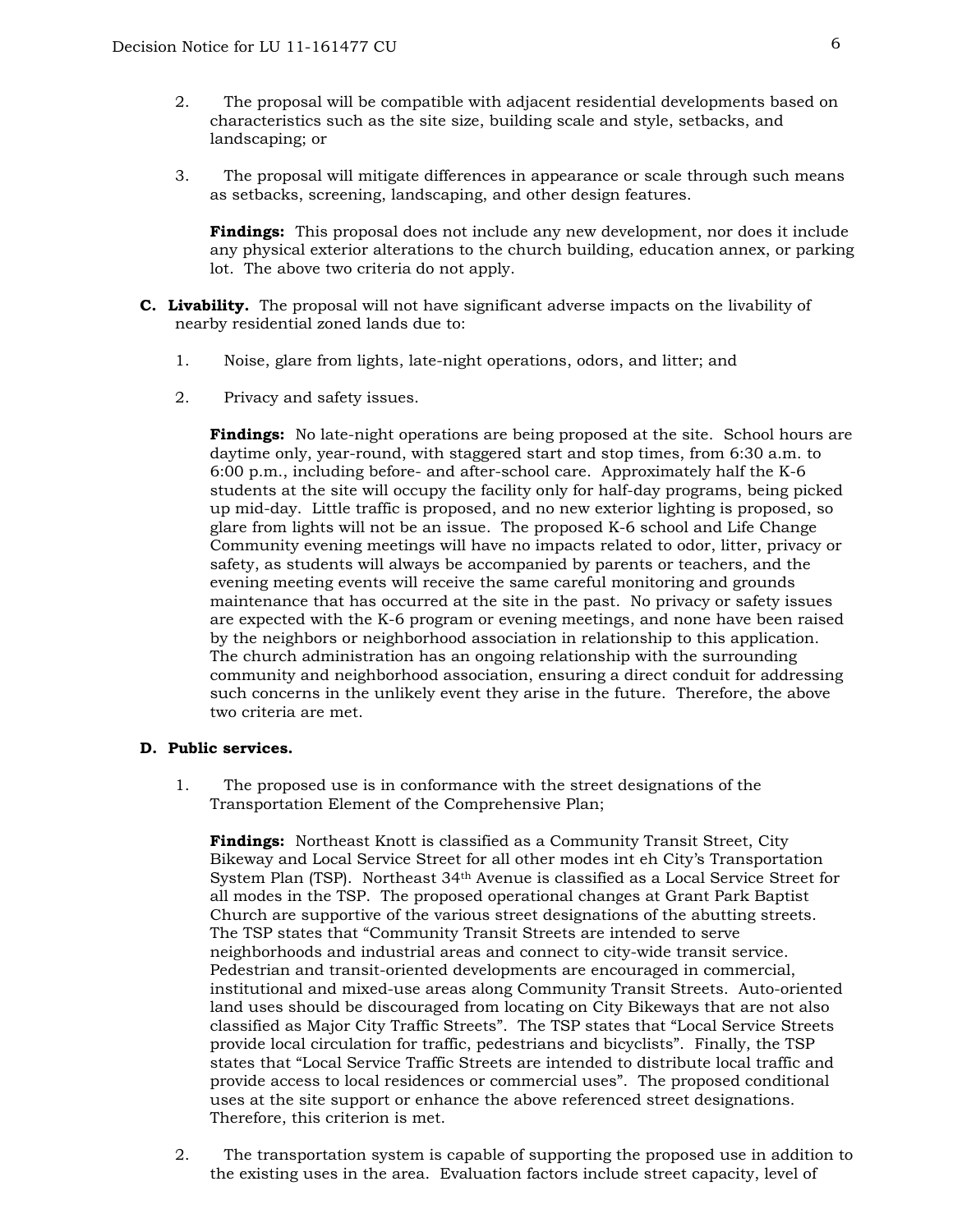service, and other performance measures; access to arterials; connectivity; transit availability; on-street parking impacts; access restrictions; neighborhood impacts; impacts on pedestrian, bicycle, and transit circulation; safety for all modes; and adequate transportation demand management strategies;

**Findings:** The findings below, as with the findings above at 33.815.105.D.1, have been excerpted from Portland Transportation staff (Exhibit E.6):

#### Street capacity/level of service

A transportation impact study (TIS) was not prepared and submitted in conjunction with the proposed Conditional Use application. PBOT did not require that a formal TIS be provided for analysis of the proposed land use request given the substantial programmatic changes at the subject site that inherently will result in reduced trip generation.

Utilizing data that the applicant supplied, partially based on other comparable schools as well as on information obtained and related to existing uses on the site, there will be a substantial reduction in the number of vehicle trips associated with the remaining and new uses on the site as compared with the uses that have been discontinued from the site. Further, and given the scheduling for the new Portland Experiential Education program, as well as the scheduling for the other uses on the site, the majority of the site trips will be made beyond the conventional morning and evening peak hour of travel time frames (that are considered for impacts on the local transportation system).

It should be noted that the applicant also conducted unofficial traffic observations for the nearby intersection of NE 33rd Ave/Knott. Although said observations were not done by a professional traffic consultant, documentation submitted indicates that although queuing occurs (along NE Knott) during the morning peak hour of operation, there appears to be sufficient capacity at this intersection under existing conditions. With the scheduling of the proposed uses, the goal of attracting local families, the promotion of use of alternative modes of travel and the reduction of the number of programs at the subject site, PBOT anticipates that the transportation system will be able to accommodate the new uses at Grant Park Church.

#### Access to arterials

The subject site is located one block from NE  $33<sup>rd</sup>$  Ave which is an arterial street in the City's transportation system that leads to other arterial roadways throughout the City.

#### Connectivity

The subject site is located within a robust street grid pattern that meets City connectivity spacing requirements.

#### Transit availability

The site is currently indirectly served by Tri-Met bus route #73 (NE 33rd Ave) along NE 33rd Ave.

#### On-street parking/neighborhood impacts

On-street parking impacts (which can easily translate to neighborhood impacts) can occur in relation to the proximity of schools to residential neighborhoods, similar to the circumstances of the Grant Park Baptist Church and the surrounding neighborhood. There are typically two finite periods of increased levels of congestion, higher demand for parking and increased potential for conflicts when analyzing school uses; the morning drop-off period and the afternoon pick-up period. This level of activity, confined congestion and impact, are normal around school campuses.

However, to minimize impacts to on-street parking and to the surrounding neighborhood, schools typically prepare and adhere to Transportation Demand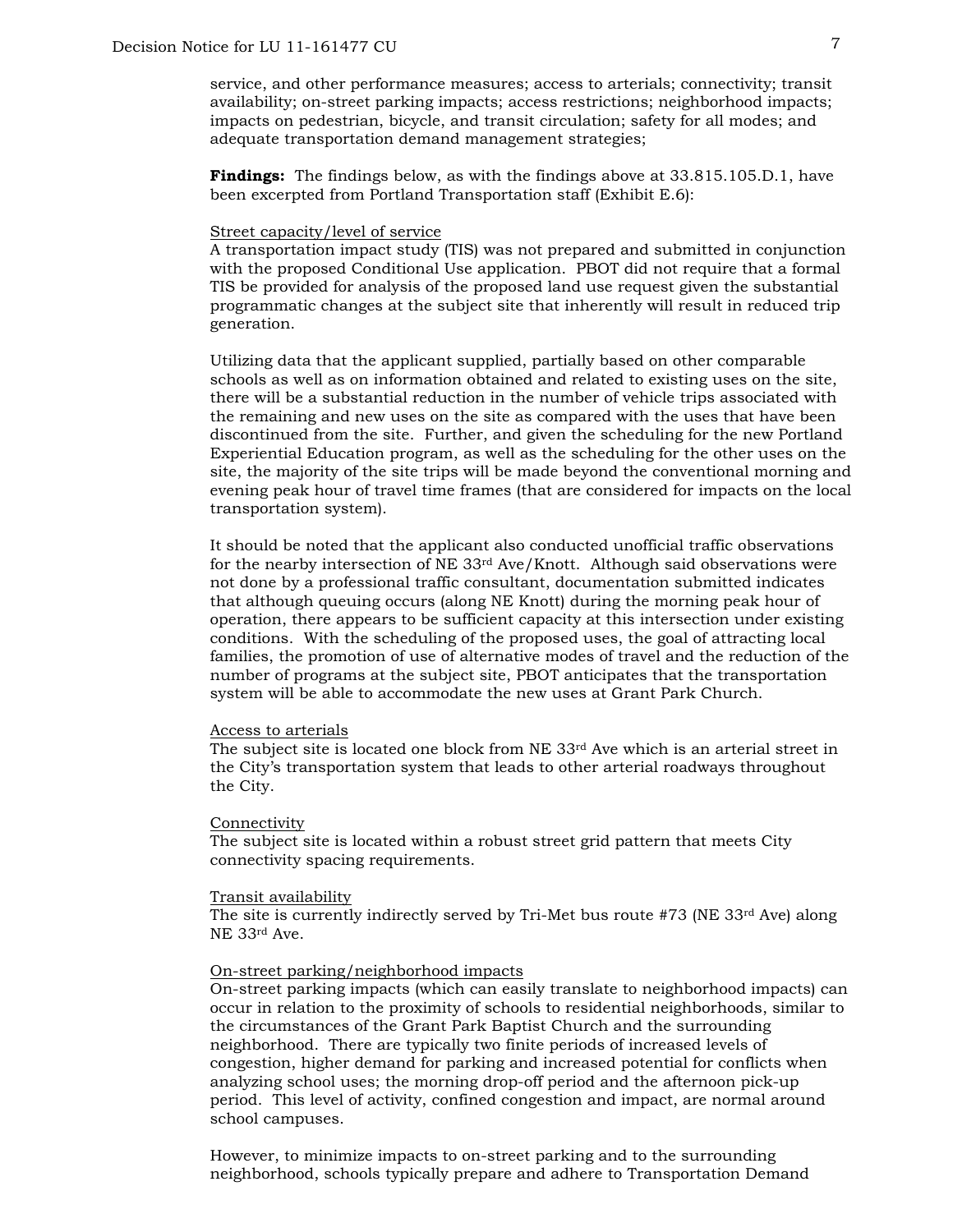Management Plans (TDMP). The applicant has submitted a comprehensive TDMP to help minimize the above referenced impacts.

The proposed TDMP includes a formal drop-off/pick-up program that parents of the new school children will be informed of, expected to adhere to and that the applicant/school will actively participate in. The applicant has already contacted City Parking Control staff to request appropriate signing to help advise (and remind) parents of where appropriate drop-off/pick-up activities should occur as well as longer term parking. Briefly, parents will be dropping-off/picking-up students along the church's frontage on the east side of NE 34th Ave while longer term parking for parents who need to visit the school will occur across the street along the church's parking lot frontage on the west side of NE 34th Ave. The circulation of parents' vehicles will be directed through the church's parking lot to distribute back into the broader transportation network. This will help minimize school-related traffic into the abutting residential neighborhood north of the school/ church site. There will be parking available for teachers in the church's parking lot. The signed and designated areas for the drop-off/pick-up zone in front of the church/school as well as the on-street parking for parents across the street (along NE 34th) will be for limited time frames during the day and throughout the week. At other times, these areas will revert to general public on-street parking. Confining these activities in front of the school/church and through the church's parking lot will help to minimize any cut through traffic, spill-over parking and congestion into the residential neighborhood. The existing programs/uses at the church site that occur primarily during off-peak hours (and days) will not be complicated by the new school use at the site.

#### Access restrictions

It should be noted that the parking lot identified in the previous section that is owned by Grant Park Church is also utilized by neighboring offices/businesses on an agreement basis with the Church. Though conceivably, directing school-related traffic through the parking lot might result in conflicts with other users of the parking lot, given the variable schedules of all of the users, said potential for conflicts should be minimal PBOT has no access restriction concerns.

#### Impact on pedestrian, bicycle, and transit circulation

The site's frontages are improved with sidewalks, as are the homes throughout the area. There will be no impact on pedestrian circulation in relation to the proposed Conditional Use. Both streets (NE 34th and NE Knott) have regulatory speeds of 25 miles per hour and bicycles are expected to share the roadway, which is common on such low-speed (and low volume) facilities. There is no reason to believe that the proposed Conditional Use will have impacts to either bicycle or transit circulation.

#### Safety for all modes

No significant negative safety impacts are expected with this proposal on any mode of the transportation system.

#### Adequate Transportation Demand Management (TDM) strategies

Transportation Demand Management (TDM) strategies are generally considered when mitigation measures are necessary to address impacts related to proposed developments. As noted previously, the applicant has submitted a comprehensive TDMP which includes standard elements and measures to promote families to use alternative methods of transportation to/from the new school as well as mechanisms to ensure parents are aware of proper circulation and loading/unloading procedures.

In conclusion, and as analyzed above considering each of the noted evaluation factors, the transportation system is capable of supporting the proposed use in addition to the existing uses in the area. With implementation of the TDMP as provided in the final revised TDMP submitted by the applicant (Exhibit A.4), and ensuring said implementation through a condition of approval, this criterion is met.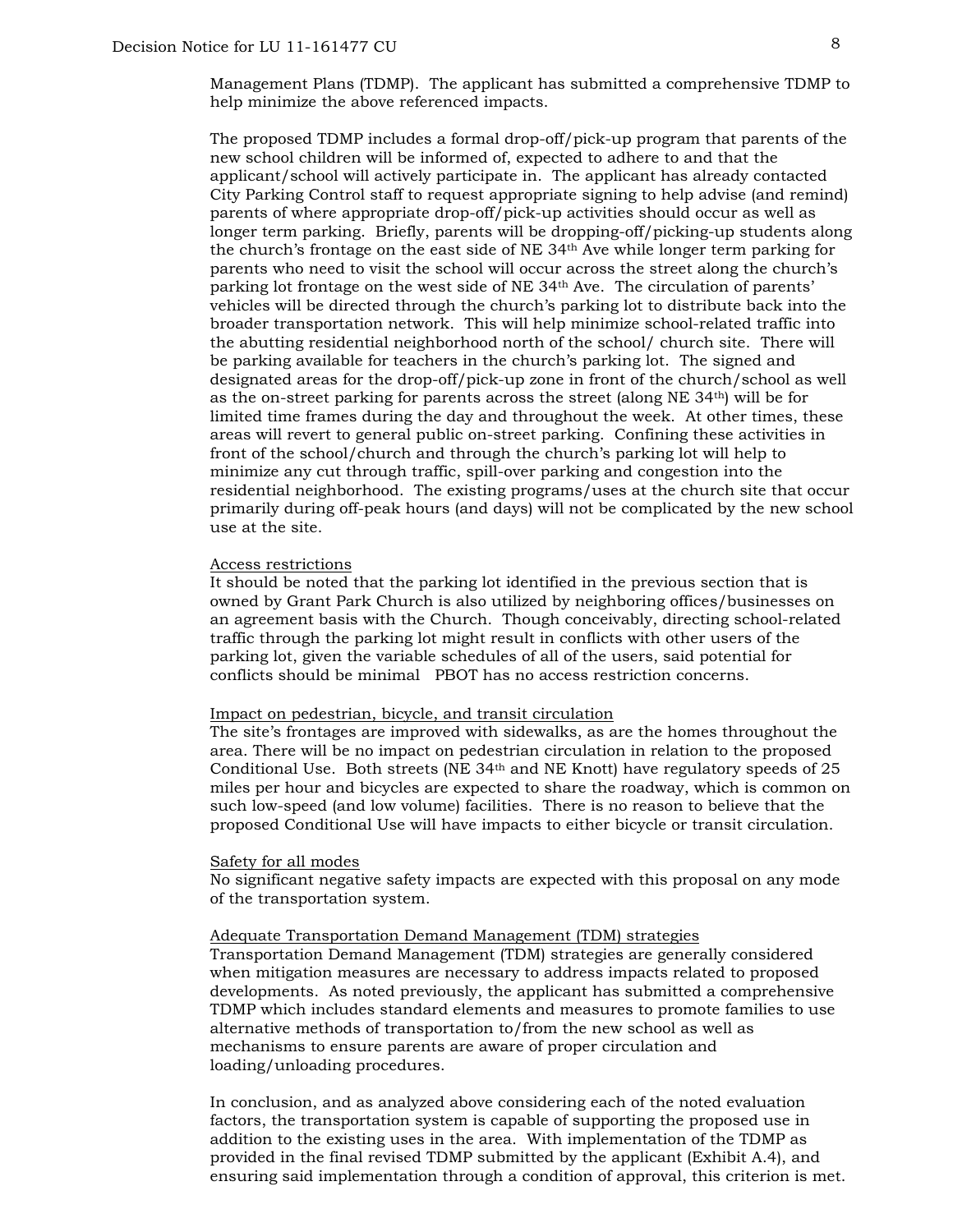3. Public services for water supply, police and fire protection are capable of serving the proposed use, and proposed sanitary waste disposal and stormwater disposal systems are acceptable to the Bureau of Environmental Services.

**Findings:** Staff from the Portland Water Bureau, Portland Bureau of Police, Portland Fire Bureau, and the Bureau of Environmental Services reviewed the proposal for service adequacy with regards to water supply, police protection, fire protection, and sanitary waste and stormwater disposal methods, and offered no concerns or objections related to the proposal. Therefore, this criterion is met.

**E. Area plans.** The proposal is consistent with any area plans adopted by the City Council as part of the Comprehensive Plan, such as neighborhood or community plans.

**Findings:** This site is not located within the boundaries of any adopted area plans. Therefore, this criterion does not apply.

#### **DEVELOPMENT STANDARDS**

Unless specifically required in the approval criteria listed above, this proposal does not have to meet the development standards in order to be approved during this review process. The plans submitted for a building or zoning permit must demonstrate that all development standards of Title 33 can be met, or have received an Adjustment or Modification via a land use review prior to the approval of a building or zoning permit.

#### **CONCLUSIONS**

The applicant has proposed several changes to the school and community use activities at the Grant Park Baptist Church. Several prior uses at the site, including activities of the Hollyrood Elementary School and the Portland International Community High School are being discontinued, and a new K-6 school program is starting up at the site this fall. In addition, several other community, daycare, and educational activities at the site have been discontinued since the last conditional use review in 2006. The net effect of the changes is to reduce the size and intensity of the non-residential activities at the site, while still providing a wide variety of educational and community activities at the site. The nature of the proposed uses will not impact the livability or appearance of the surrounding residential area, and no exterior changes to the site are involved. With a condition of approval ensuring the implementation of a Transportation Demand Management Plan as proposed by the applicant, the relevant City service bureaus have found that public services are available to support the proposed use. With this condition, the request is able to meet the relevant approval criteria and should be approved.

#### **ADMINISTRATIVE DECISION**

**Approval** of a **Conditional Use Review** for the Grant Park Baptist Church to discontinue several educational and community uses, establish the year-round Portland Experiential Education K-6 school program, and establish once weekly evening meetings for the Life Change Community program, subject to the following condition:

A. The K-6 Portland Experiential Education school program shall be subject to the Transportation Demand Management Plan as proposed and amended by the applicant in Exhibit A.4, with revisions as made on October 8, 2011.

#### **Staff Planner: Mark Walhood**

**Decision rendered by: \_\_\_\_\_\_\_\_\_\_\_\_\_\_\_\_\_\_\_\_\_\_\_\_\_\_\_\_\_\_\_\_\_\_\_\_\_\_\_\_\_\_\_\_ on October 13, 2011.** 

By authority of the Director of the Bureau of Development Services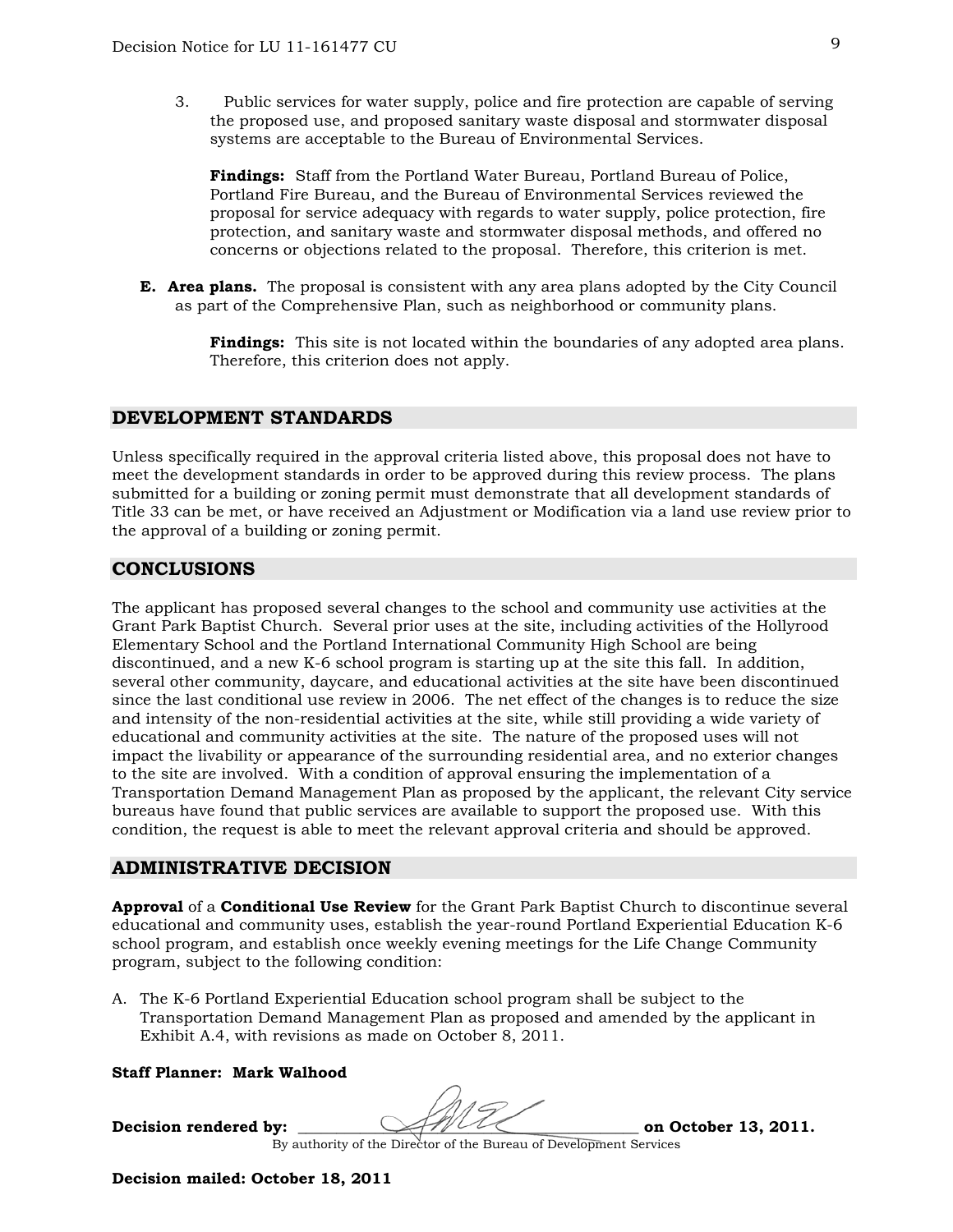**About this Decision.** This land use decision is **not a permit** for development. Permits may be required prior to any work. Contact the Development Services Center at 503-823-7310 for information about permits.

**Procedural Information.** The application for this land use review was submitted on July 26, 2011, and was determined to be complete on August 12, 2011.

*Zoning Code Section 33.700.080* states that Land Use Review applications are reviewed under the regulations in effect at the time the application was submitted, provided that the application is complete at the time of submittal, or complete within 180 days. Therefore this application was reviewed against the Zoning Code in effect on July 26, 2011

*ORS 227.178* states the City must issue a final decision on Land Use Review applications within 120-days of the application being deemed complete. The 120-day review period may be waived or extended at the request of the applicant. In this case, the applicant did not waive or extend the120-day review period. Unless further extended by the applicant, **the120 days will expire on December 10, 2011.**

#### **Some of the information contained in this report was provided by the applicant.**

As required by Section 33.800.060 of the Portland Zoning Code, the burden of proof is on the applicant to show that the approval criteria are met. The Bureau of Development Services has independently reviewed the information submitted by the applicant and has included this information only where the Bureau of Development Services has determined the information satisfactorily demonstrates compliance with the applicable approval criteria. This report is the decision of the Bureau of Development Services with input from other City and public agencies.

**Conditions of Approval.** If approved, this project may be subject to a number of specific conditions, listed above. Compliance with the applicable conditions of approval must be documented in all related permit applications. Plans and drawings submitted during the permitting process must illustrate how applicable conditions of approval are met. Any project elements that are specifically required by conditions of approval must be shown on the plans, and labeled as such.

These conditions of approval run with the land, unless modified by future land use reviews. As used in the conditions, the term "applicant" includes the applicant for this land use review, any person undertaking development pursuant to this land use review, the proprietor of the use or development approved by this land use review, and the current owner and future owners of the property subject to this land use review.

**Appealing this decision.** This decision may be appealed to the Hearings Officer, which will hold a public hearing. Appeals must be filed **by 4:30 PM on November 1st, 2011** at 1900 SW Fourth Ave. Appeals can be filed Tuesday through Friday on the first floor of the Development Services Center until 3 p.m. After 3 p.m. and Mondays, appeals must be submitted to the receptionist at the front desk on the fifth floor. **An appeal fee of \$250 will be charged**. The appeal fee will be refunded if the appellant prevails. There is no fee for ONI recognized organizations appealing a land use decision for property within the organization's boundaries. The vote to appeal must be in accordance with the organization's bylaws. Assistance in filing the appeal and information on fee waivers is available from BDS in the Development Services Center. Please see the appeal form for additional information.

The file and all evidence on this case are available for your review by appointment only. Please call the Request Line at our office, 1900 SW Fourth Avenue, Suite 5000, phone 503-823-7617, to schedule an appointment. I can provide some information over the phone. Copies of all information in the file can be obtained for a fee equal to the cost of services. Additional information about the City of Portland, city bureaus, and a digital copy of the Portland Zoning Code is available on the internet at [www.portlandonline.com](http://www.ci.portland.or.us/).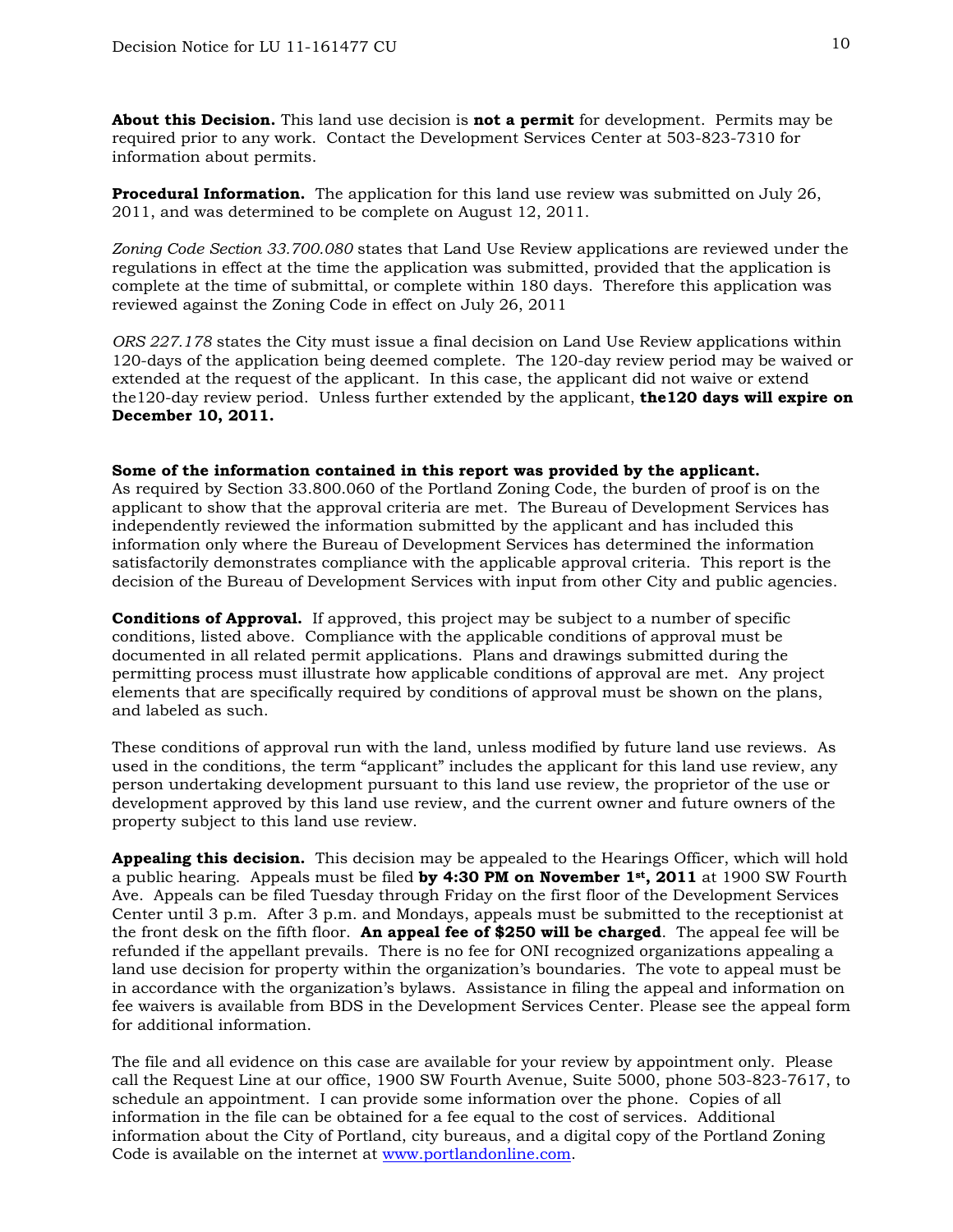**Attending the hearing.** If this decision is appealed, a hearing will be scheduled, and you will be notified of the date and time of the hearing. The decision of the Hearings Officer is final; any further appeal must be made to the Oregon Land Use Board of Appeals (LUBA) within 21 days of the date of mailing the decision, pursuant to ORS 197.620 and 197.830. Contact LUBA at 550 Capitol St. NE, Suite 235, Salem, Oregon 97301, or phone 1-503-373-1265 for further information.

Failure to raise an issue by the close of the record at or following the final hearing on this case, in person or by letter, may preclude an appeal to the Land Use Board of Appeals (LUBA) on that issue. Also, if you do not raise an issue with enough specificity to give the Hearings Officer an opportunity to respond to it, that also may preclude an appeal to LUBA on that issue.

### **Recording the final decision.**

If this Land Use Review is approved the final decision must be recorded with the Multnomah County Recorder. A few days prior to the last day to appeal, the City will mail instructions to the applicant for recording the documents associated with their final land use decision.

- *Unless appealed,* The final decision may be recorded on or after **November 2nd, 2011 (the day following the last day to appeal).**
- A building or zoning permit will be issued only after the final decision is recorded.

The applicant, builder, or a representative may record the final decision as follows:

- **By Mail**: Send the two recording sheets (sent in separate mailing) and the final Land Use Review decision with a check made payable to the Multnomah County Recorder to: Multnomah County Recorder, P.O. Box 5007, Portland OR 97208. The recording fee is identified on the recording sheet. Please include a self-addressed, stamped envelope; **OR**
- **In Person**: Bring the two recording sheets (sent in separate mailing) and the final Land Use Review decision with a check made payable to the Multnomah County Recorder to the County Recorder's office located at 501 SE Hawthorne Boulevard, #158, Portland OR 97214. The recording fee is identified on the recording sheet.

For further information on recording, please call the County Recorder at 503-988-3034 For further information on your recording documents please call the Bureau of Development Services Land Use Services Division at 503-823-0625.

**Expiration of this approval.** An approval expires three years from the date the final decision is rendered unless a building permit has been issued, or the approved activity has begun.

Where a site has received approval for multiple developments, and a building permit is not issued for all of the approved development within three years of the date of the final decision, a new land use review will be required before a permit will be issued for the remaining development, subject to the Zoning Code in effect at that time.

**Applying for your permits.** A building permit, occupancy permit, or development permit may be required before carrying out an approved project. At the time they apply for a permit, permittees must demonstrate compliance with:

- All conditions imposed herein;
- All applicable development standards, unless specifically exempted as part of this land use review;
- All requirements of the building code; and
- All provisions of the Municipal Code of the City of Portland, and all other applicable ordinances, provisions and regulations of the City.

#### **EXHIBITS**

#### NOT ATTACHED UNLESS INDICATED

- A. Applicant's Statements
	- 1. Original narrative with attached use tables and traffic data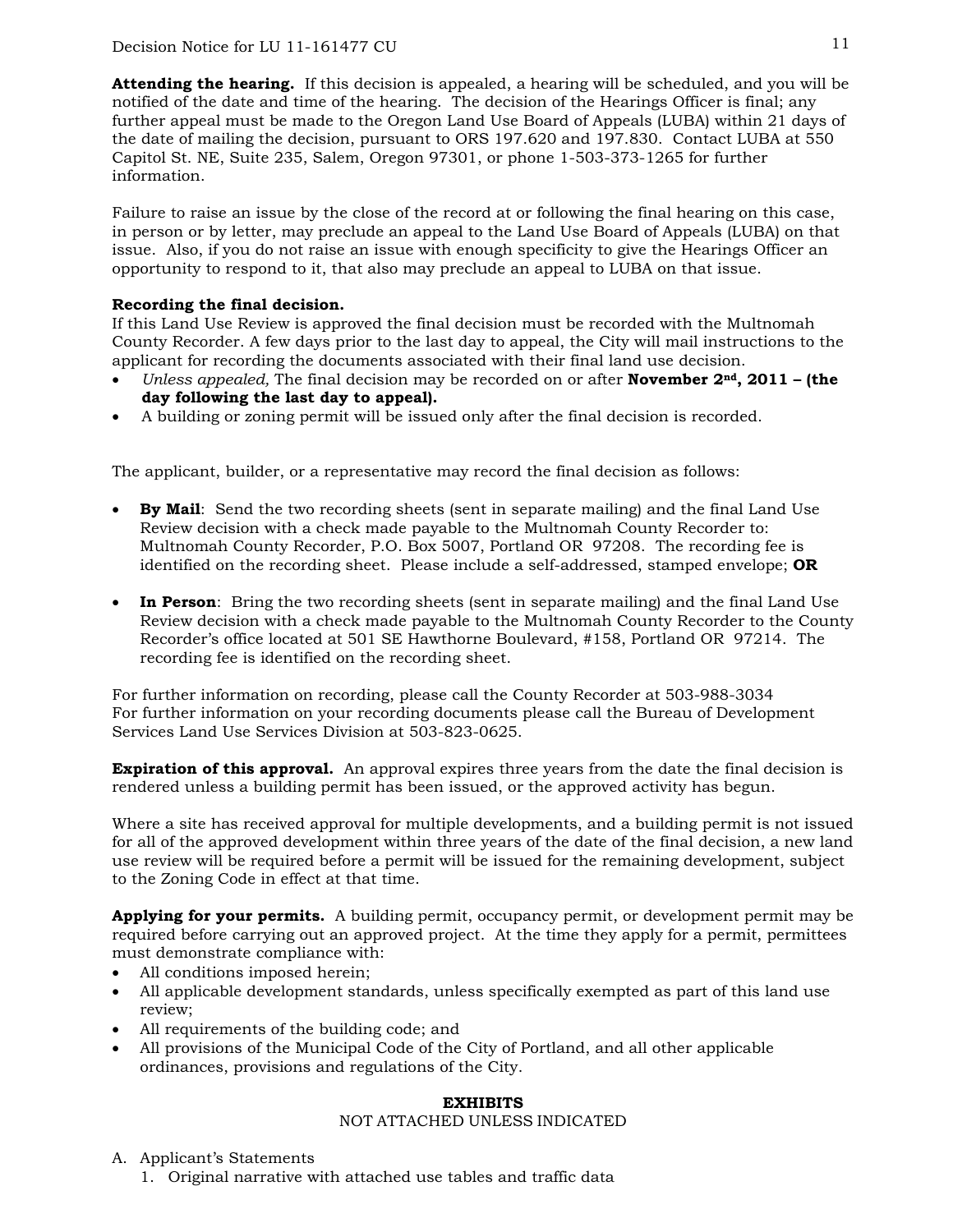- 2. Supplemental narrative with traffic control plan, use tables, and traffic data, received 9/25/11
- 3. Supplemental narrative with traffic control plan, traffic data, and vehicle trips chart, received 9/29/11
- 4. Final revised Traffic Demand Management Plan and cover memo, , received 10/11/11
- B. Zoning Map (attached)
- C. Plans/Drawings:
	- 1. Site Plan (attached)
	- 2. Enlarged Site Plan
- D. Notification information:
	- 1. Mailing list
	- 2. Mailed notice
- E. Agency Responses:
	- 1. Bureau of Environmental Services
	- 2. Water Bureau
	- 3. Fire Bureau
	- 4. Police Bureau
	- 5. Life Safety Section of the Bureau of Development Services
	- 6. Development Review Section of Portland Transportation
- F. Correspondence:
- G. Other:
	- 1. Original LU Application Form, Tax Account Information and Receipt
	- 2. Site History Research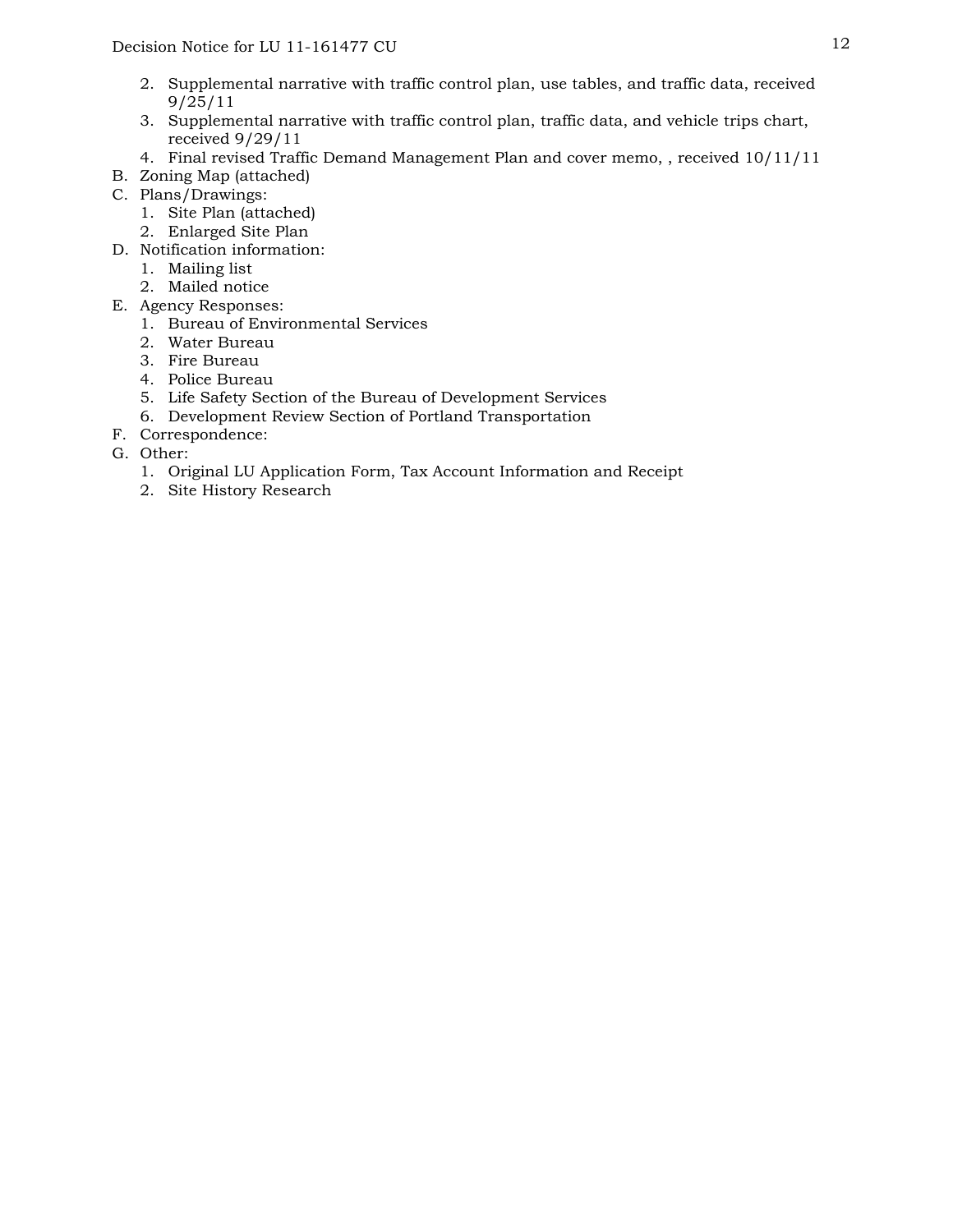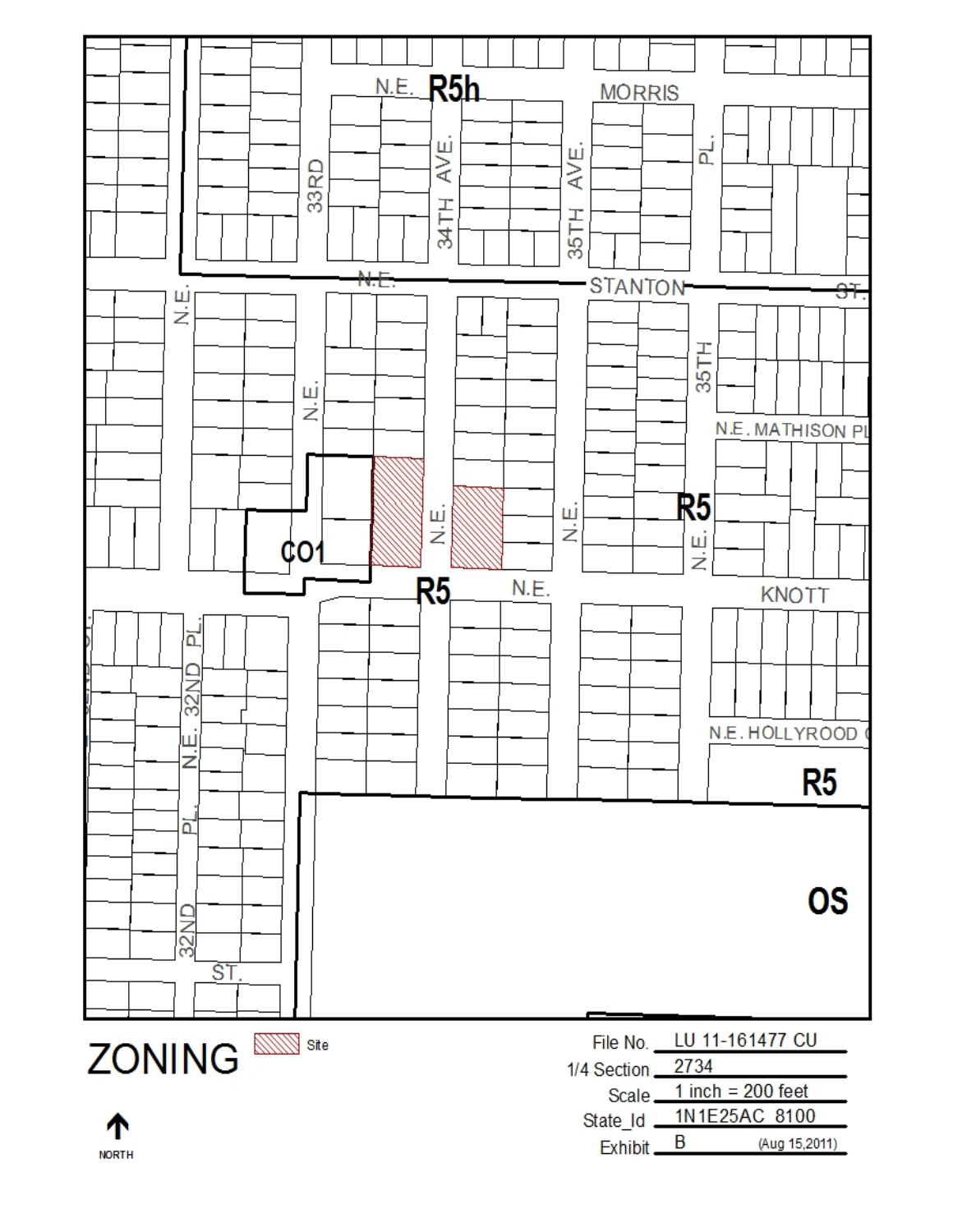Decision Notice for LU 11-161477 CU 14